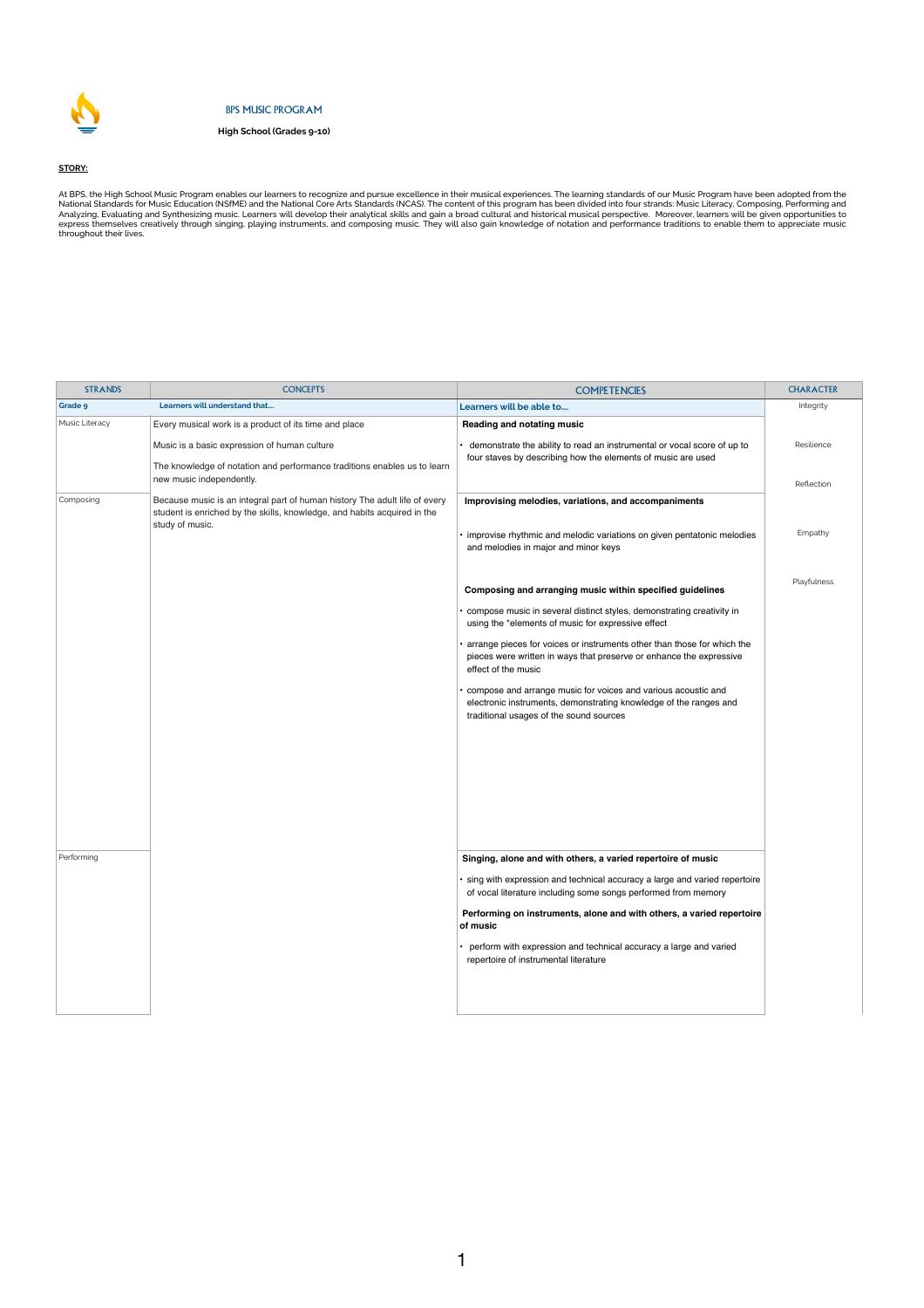| <b>STRANDS</b>                                   | <b>CONCEPTS</b>                                                                                                                                        | <b>COMPETENCIES</b>                                                                                                                                                                                                                                                                                                                                                  | <b>CHARACTER</b> |
|--------------------------------------------------|--------------------------------------------------------------------------------------------------------------------------------------------------------|----------------------------------------------------------------------------------------------------------------------------------------------------------------------------------------------------------------------------------------------------------------------------------------------------------------------------------------------------------------------|------------------|
| Analyzing, evaluating<br>and synthesizing music. |                                                                                                                                                        | Listening to, analyzing, and describing music                                                                                                                                                                                                                                                                                                                        |                  |
|                                                  |                                                                                                                                                        | • analyze aural examples of a varied repertoire of music, representing<br>diverse genres and cultures, by describing the uses of elements of music<br>and expressive devices                                                                                                                                                                                         |                  |
|                                                  |                                                                                                                                                        | • demonstrate extensive knowledge of the technical vocabulary of music                                                                                                                                                                                                                                                                                               |                  |
|                                                  |                                                                                                                                                        | <b>Evaluating music and music performances</b>                                                                                                                                                                                                                                                                                                                       |                  |
|                                                  |                                                                                                                                                        | • evolve specific criteria for making informed, critical evaluations of the<br>quality and effectiveness of performances, compositions, arrangements,<br>and improvisations and apply the criteria in their personal participation in<br>music; evaluate a performance, composition, arrangement, or<br>improvisation by comparing it to similar or exemplary models |                  |
|                                                  |                                                                                                                                                        | Understanding relationships between music, the other arts, and<br>disciplines outside the arts                                                                                                                                                                                                                                                                       |                  |
|                                                  |                                                                                                                                                        | • compare characteristics of two or more arts within a particular historical<br>period or style and cite examples from various cultures                                                                                                                                                                                                                              |                  |
|                                                  |                                                                                                                                                        | • explain ways in which the principles and subject matter of various<br>disciplines outside the arts are interrelated with those of music                                                                                                                                                                                                                            |                  |
|                                                  |                                                                                                                                                        | Understanding music in relation to history and culture                                                                                                                                                                                                                                                                                                               |                  |
|                                                  |                                                                                                                                                        | • classify by genre or style and by historical period or culture unfamiliar but<br>representative aural examples of music and explain the reasoning behind<br>their classifications                                                                                                                                                                                  |                  |
|                                                  |                                                                                                                                                        | · identify various roles that musicians perform, cite representative<br>individuals who have functioned in each role, and describe their activities<br>and achievements                                                                                                                                                                                              |                  |
|                                                  |                                                                                                                                                        |                                                                                                                                                                                                                                                                                                                                                                      |                  |
| Grade 10<br>Music Literacy                       | Learners will understand that<br>Every musical work is a product of its time and place                                                                 | Learners will be able to<br><b>Reading and notating music</b>                                                                                                                                                                                                                                                                                                        |                  |
|                                                  | Music is a basic expression of human culture<br>The knowledge of notation and performance traditions enables us to learn<br>new music independently.   | demonstrate the ability to read an instrumental or vocal score of up to<br>four staves by describing how the elements of music are used                                                                                                                                                                                                                              |                  |
| Composing                                        | Because music is an integral part of human history The adult life of every<br>student is enriched by the skills, knowledge, and habits acquired in the | Improvising melodies, variations, and accompaniments                                                                                                                                                                                                                                                                                                                 | <b>Integrity</b> |
|                                                  | study of music.                                                                                                                                        | • improvise stylistically appropriate harmonizing parts                                                                                                                                                                                                                                                                                                              | Resilience       |
|                                                  |                                                                                                                                                        | · improvise original melodies over given chord progressions, each in a                                                                                                                                                                                                                                                                                               |                  |
|                                                  |                                                                                                                                                        | consistent style, meter, and tonality                                                                                                                                                                                                                                                                                                                                | Reflection       |
|                                                  |                                                                                                                                                        | Composing and arranging music within specified guidelines                                                                                                                                                                                                                                                                                                            |                  |
|                                                  |                                                                                                                                                        | • compose music in several distinct styles, demonstrating creativity in<br>using the elements of music for expressive effect                                                                                                                                                                                                                                         | Empathy          |
|                                                  |                                                                                                                                                        | • arrange pieces for voices or instruments other than those for which the<br>pieces were written in ways that preserve or enhance the expressive<br>effect of the music                                                                                                                                                                                              | Playfulness      |
|                                                  |                                                                                                                                                        | • compose and arrange music for voices and various acoustic and<br>electronic instruments, demonstrating knowledge of the ranges and<br>traditional usages of the sound sources                                                                                                                                                                                      |                  |
|                                                  |                                                                                                                                                        |                                                                                                                                                                                                                                                                                                                                                                      |                  |
|                                                  |                                                                                                                                                        |                                                                                                                                                                                                                                                                                                                                                                      |                  |
|                                                  |                                                                                                                                                        |                                                                                                                                                                                                                                                                                                                                                                      |                  |

2